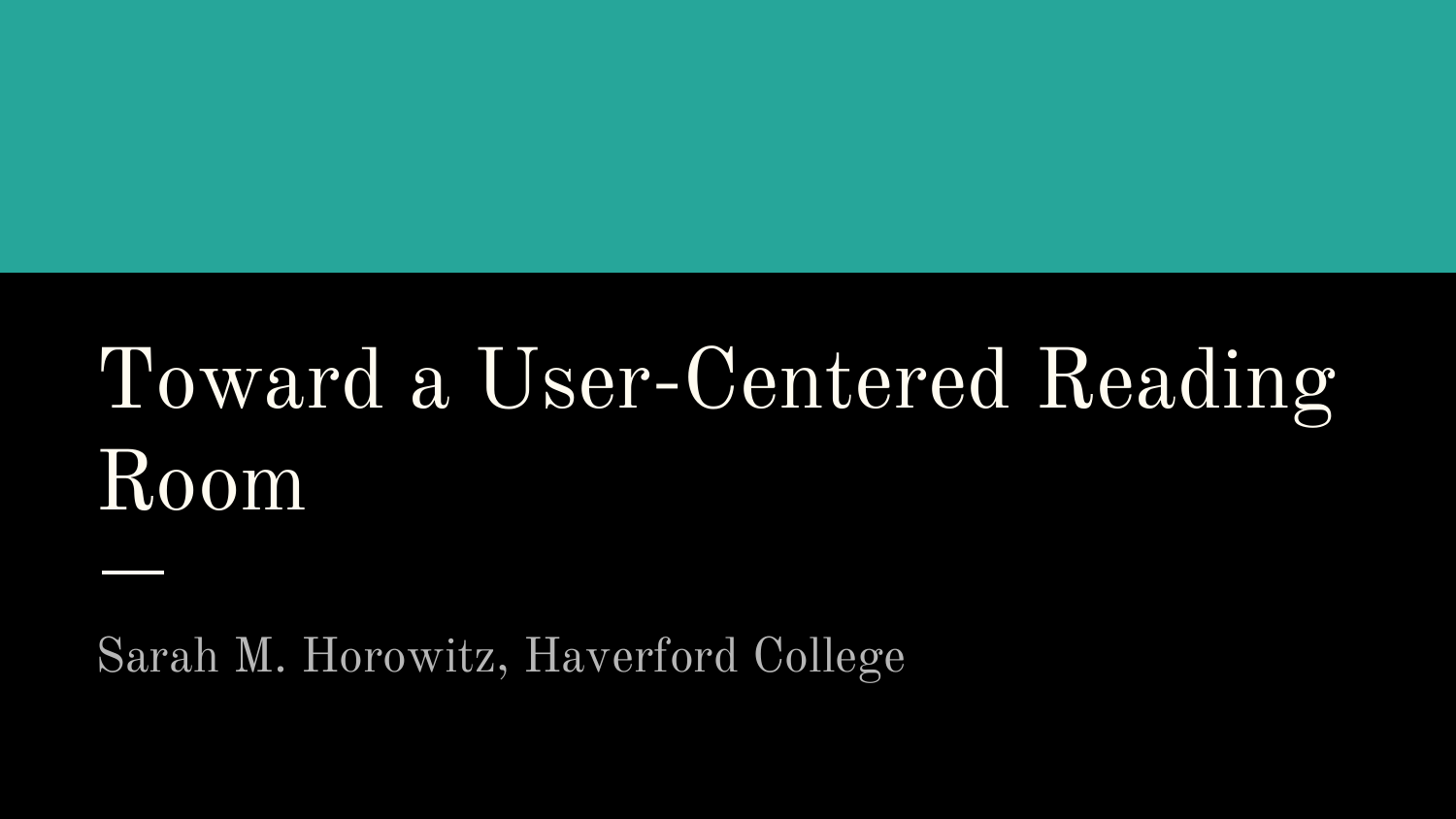## Outline

Best practices

Haverford

Buy-in

Our values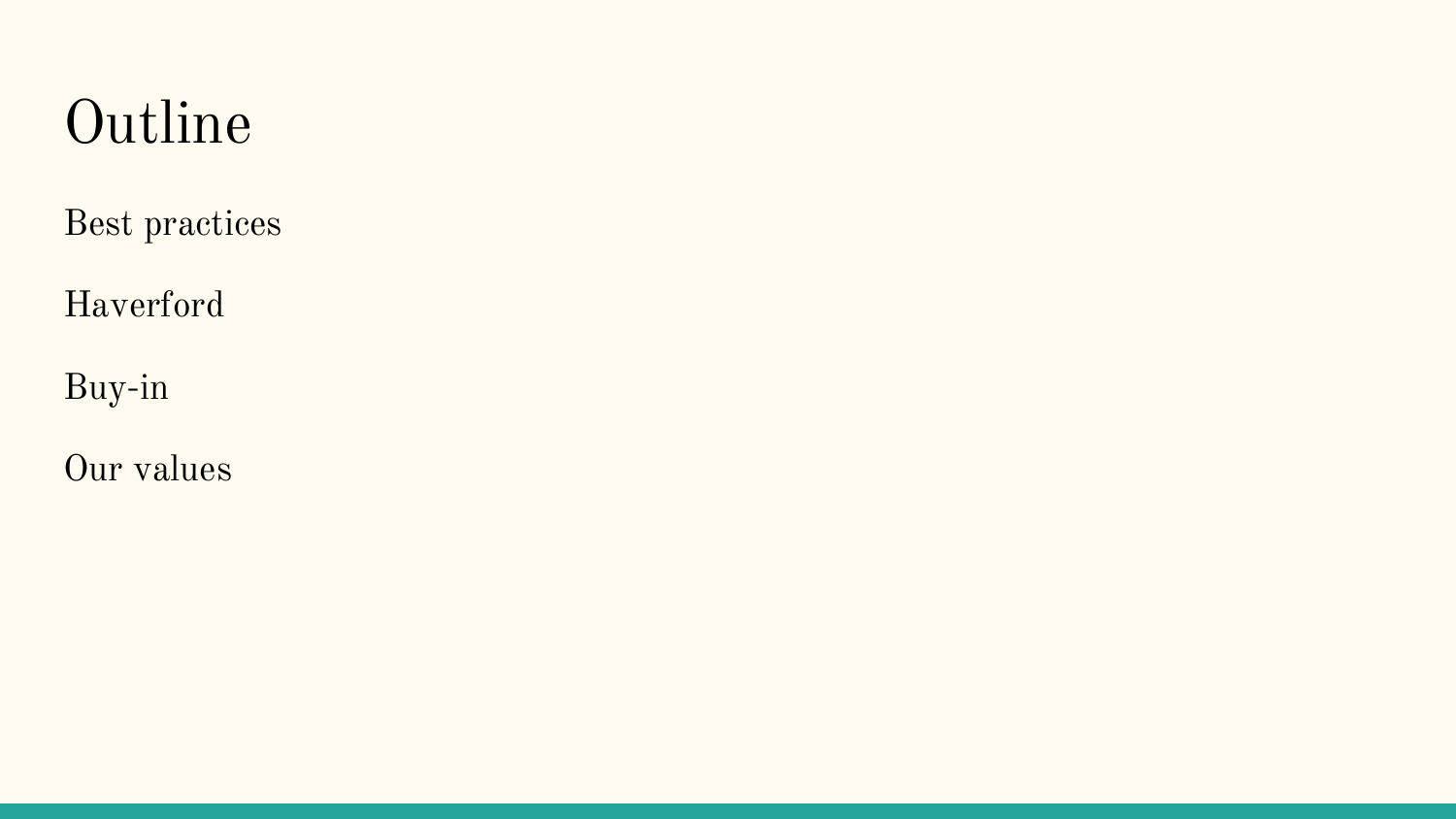#### Best Practices

SAA-ACRL/RBMS Joint Task Force on the Development of Standardized Statistical Measures for Public Services in Archival Repositories and Special Collections Libraries

ALA-SAA Joint Statement of Access: Guidelines for Access to Original Research Materials

ACRL/RBMS Guidelines Regarding Security and Theft in Special Collections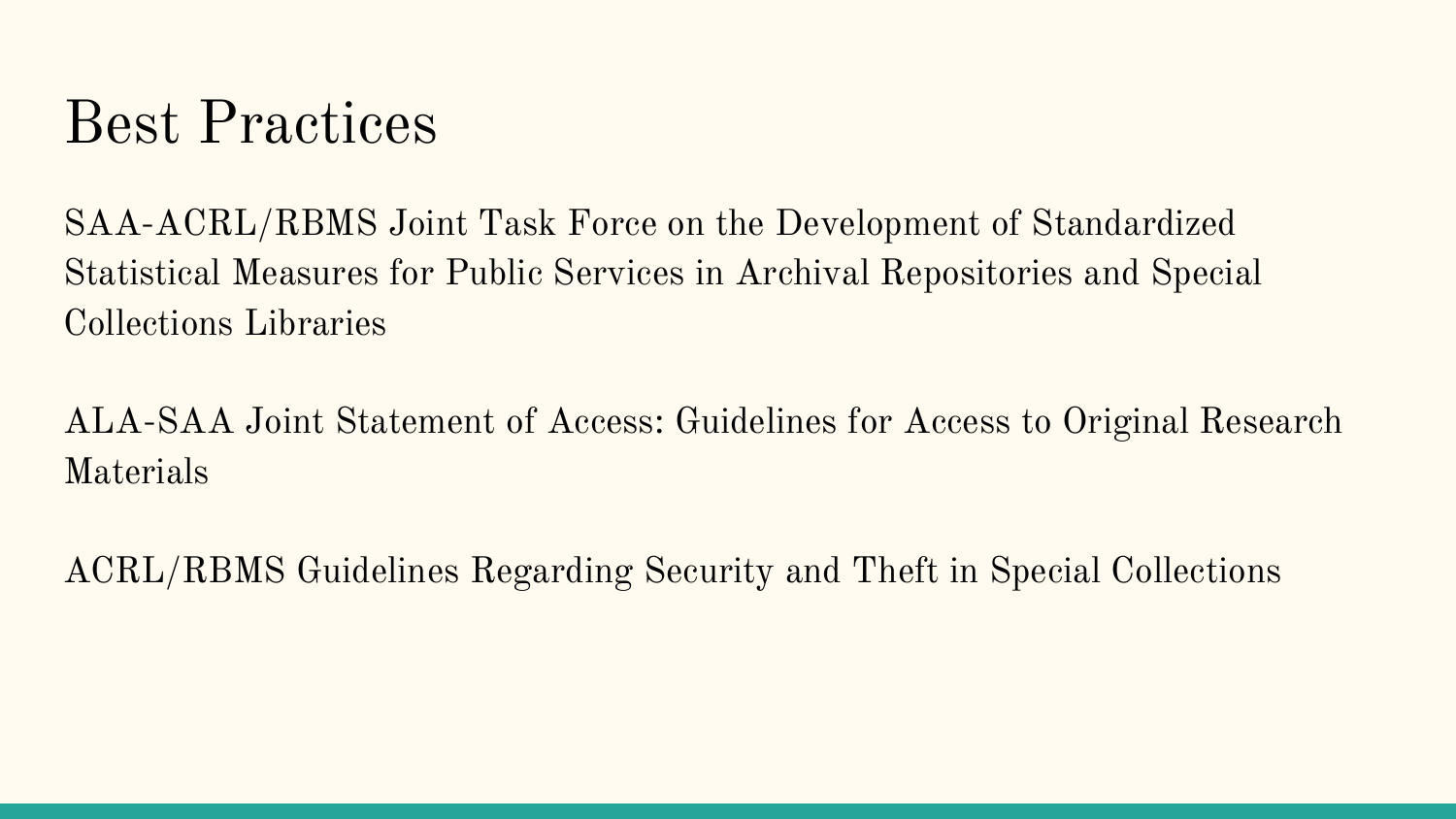## About Haverford

Small (1200 students) liberal arts college

8,000 linear feet/ 50,000 volumes

About 1500 visitors and off-campus research requests/year

Open 40 hours/week

3 curatorial staff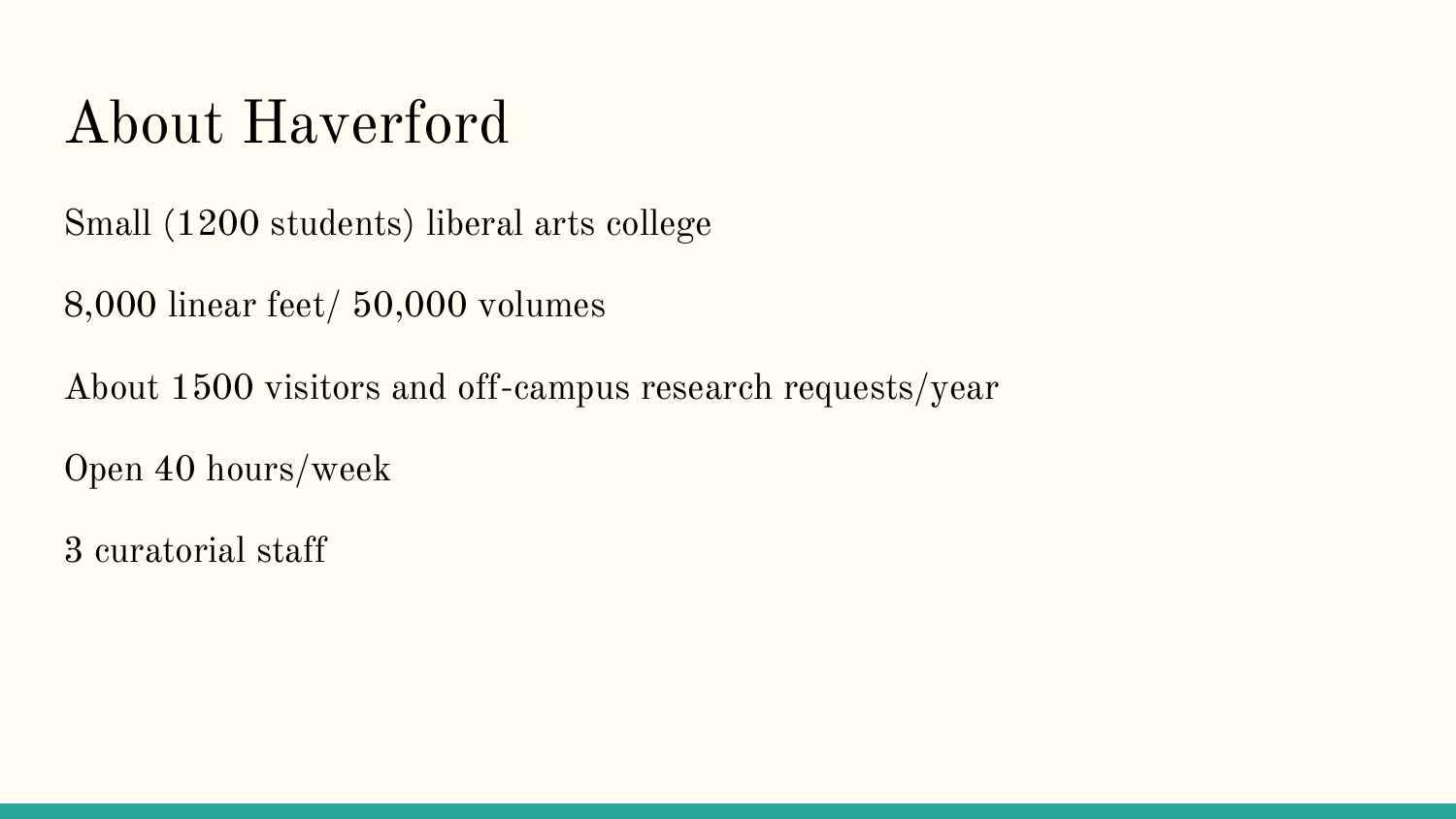# **The Reading Room**

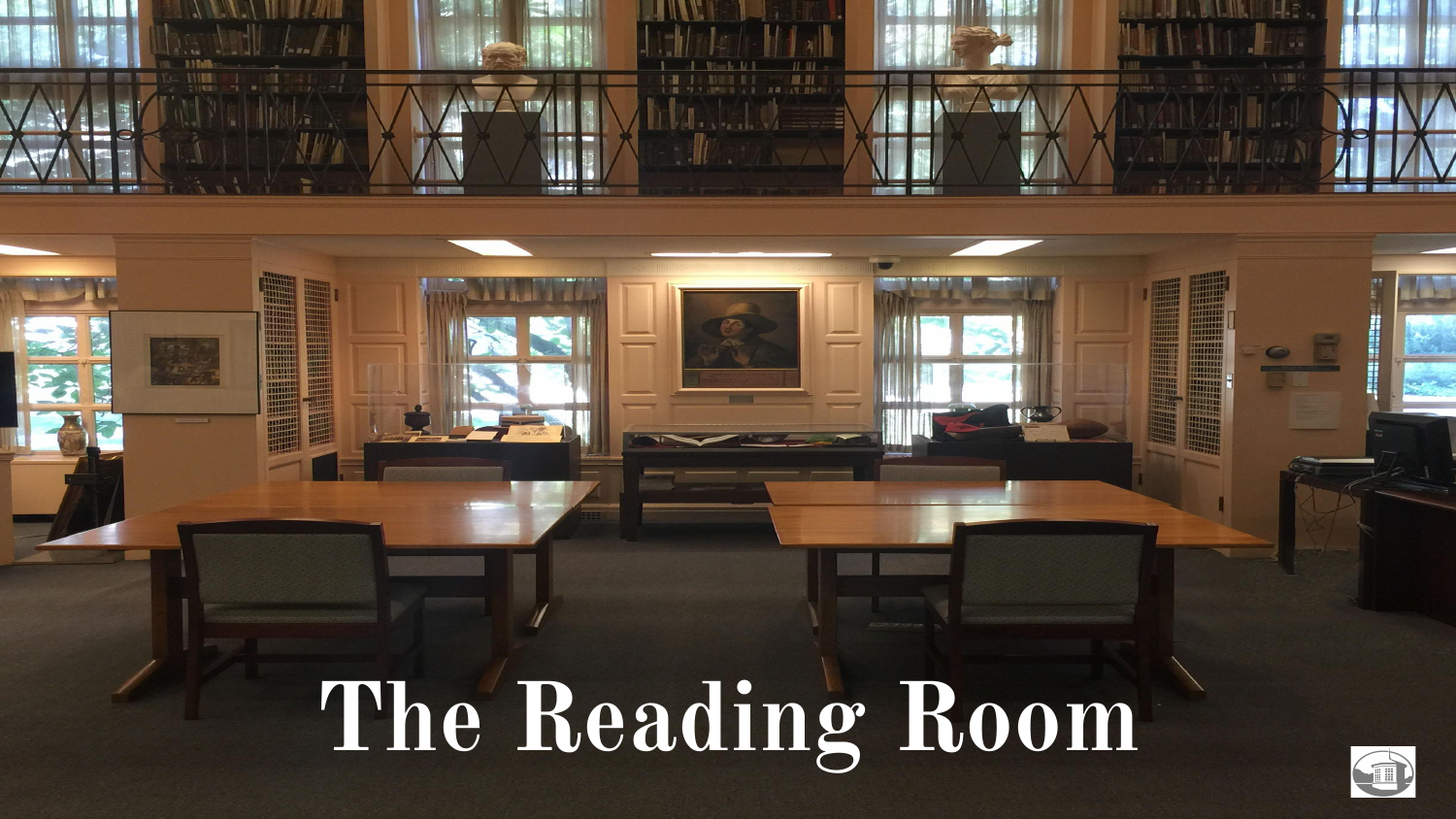# Working with Students

We don't require silence, or that people work individually

Emphasizing that they are welcome anytime during open hours

Emphasizing the reading room desk as a resource for asking questions, not as a way to tell people "no" or watch their behavior

Focus on handling as little as possible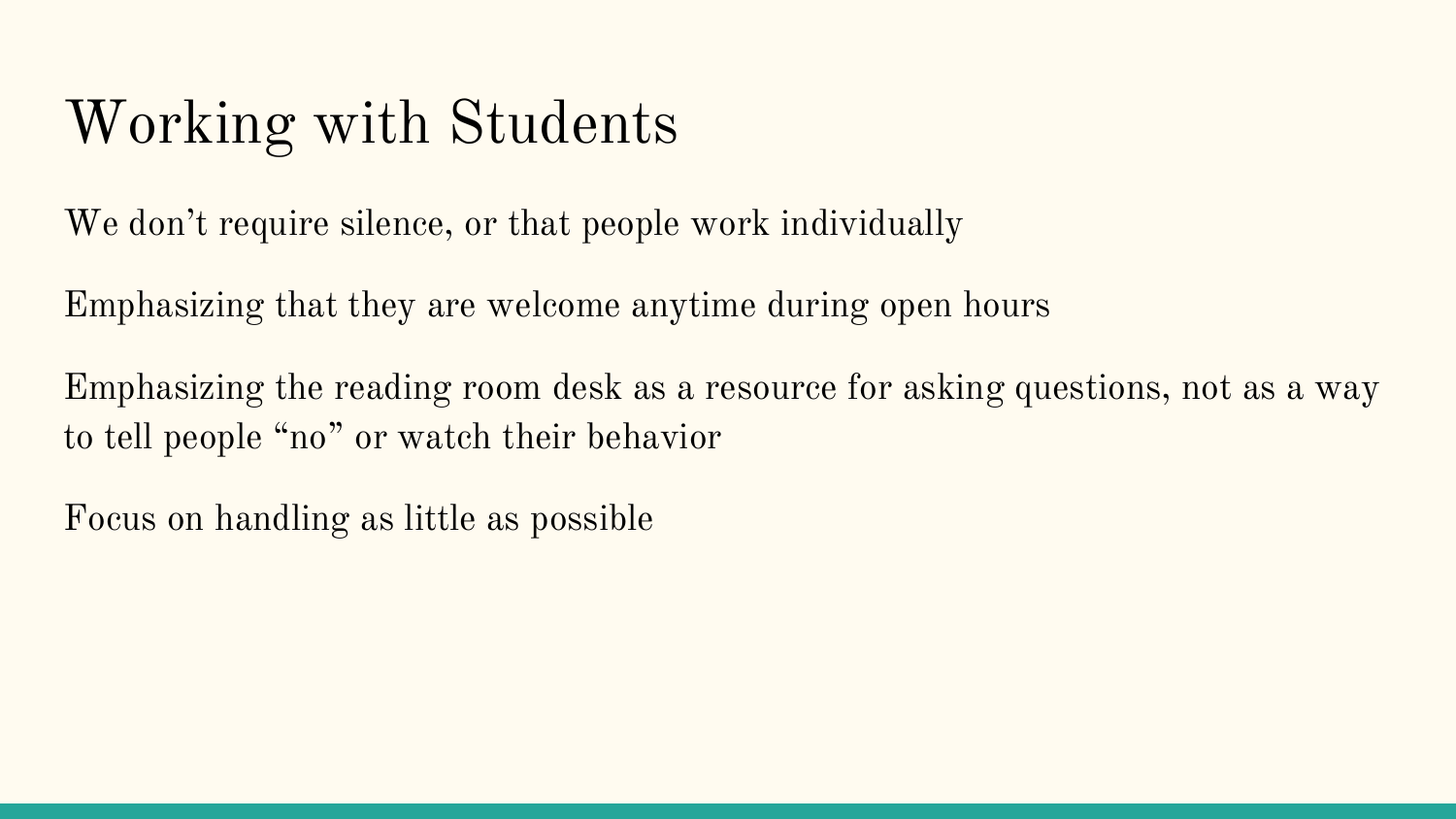# Staffing the Reading Room

We use students

Try to have two people at the desk, so that one can go and page materials

Importance of training and consistency

On-call system for curators

New system, in use since 2014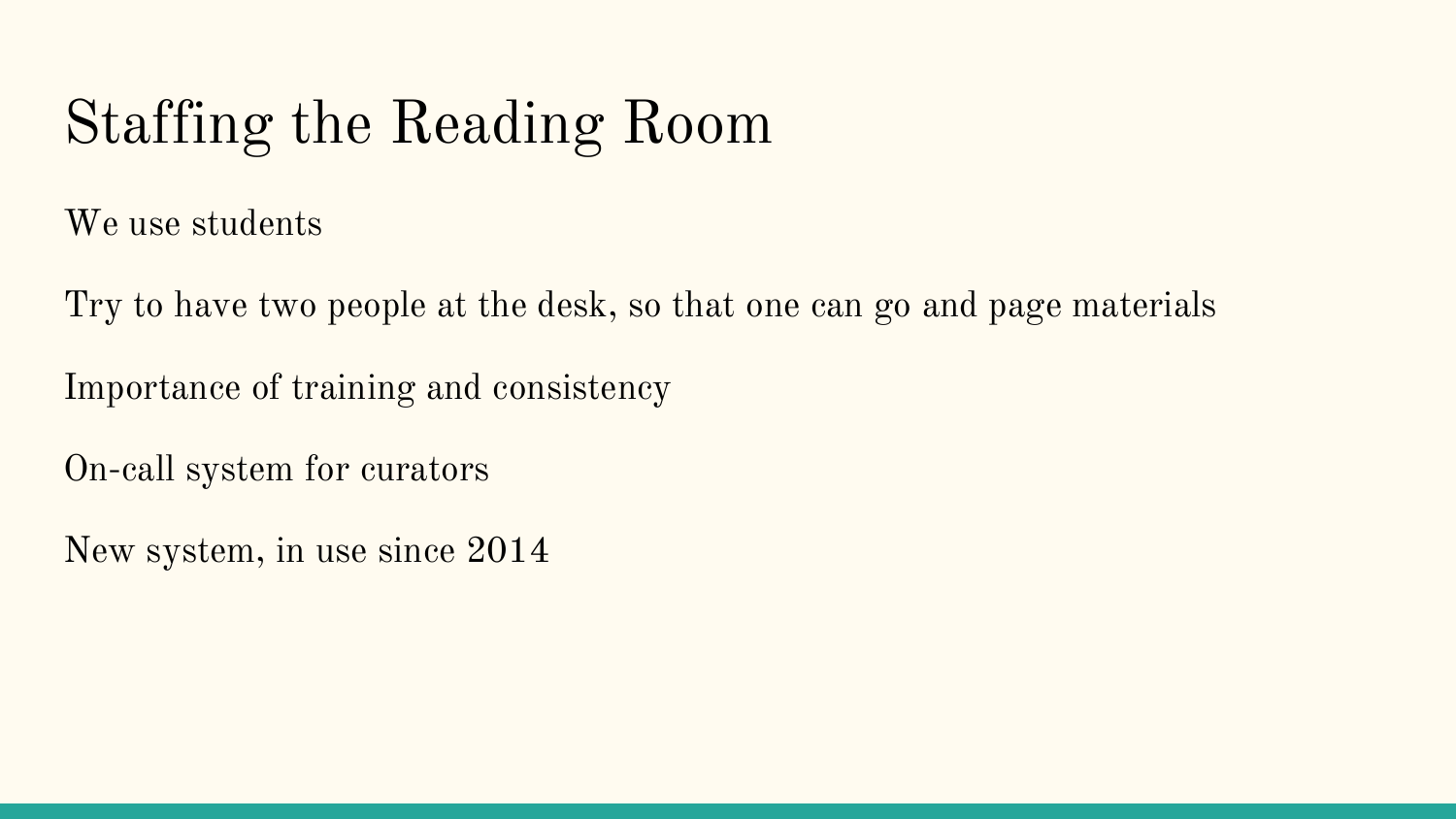# Buy In

Necessary for policies to be effective, from both staff and from patrons

Important for making changes, but also for the day-to-day things

What is really essential, and what are we just doing because we have done it?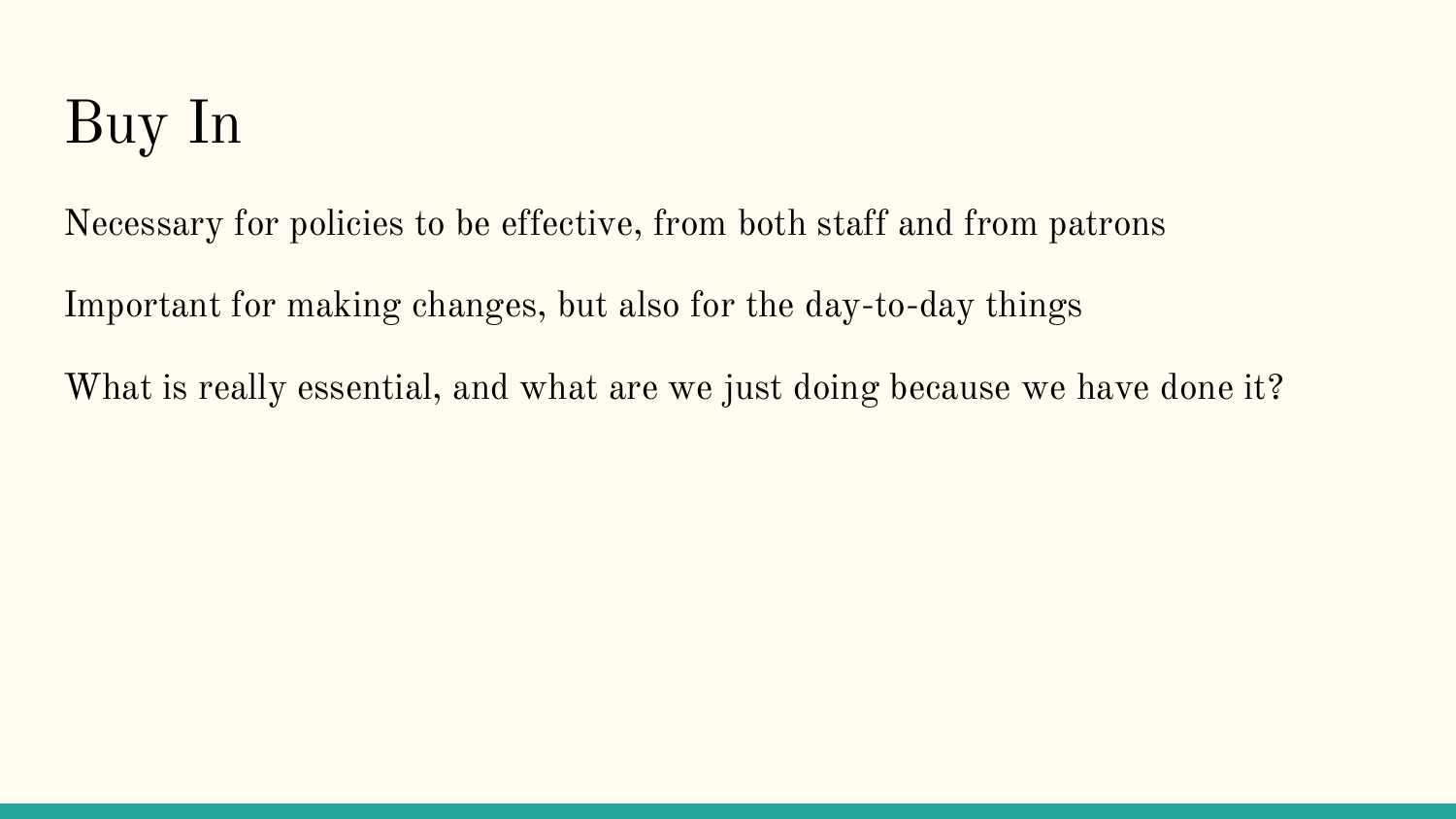#### Our Values

The way we run our reading rooms should be user-centered

Access is as important as security and preservation

Problematize the privilege inherent in certain policies and ideas which underly them, such as ID rules and surveillance